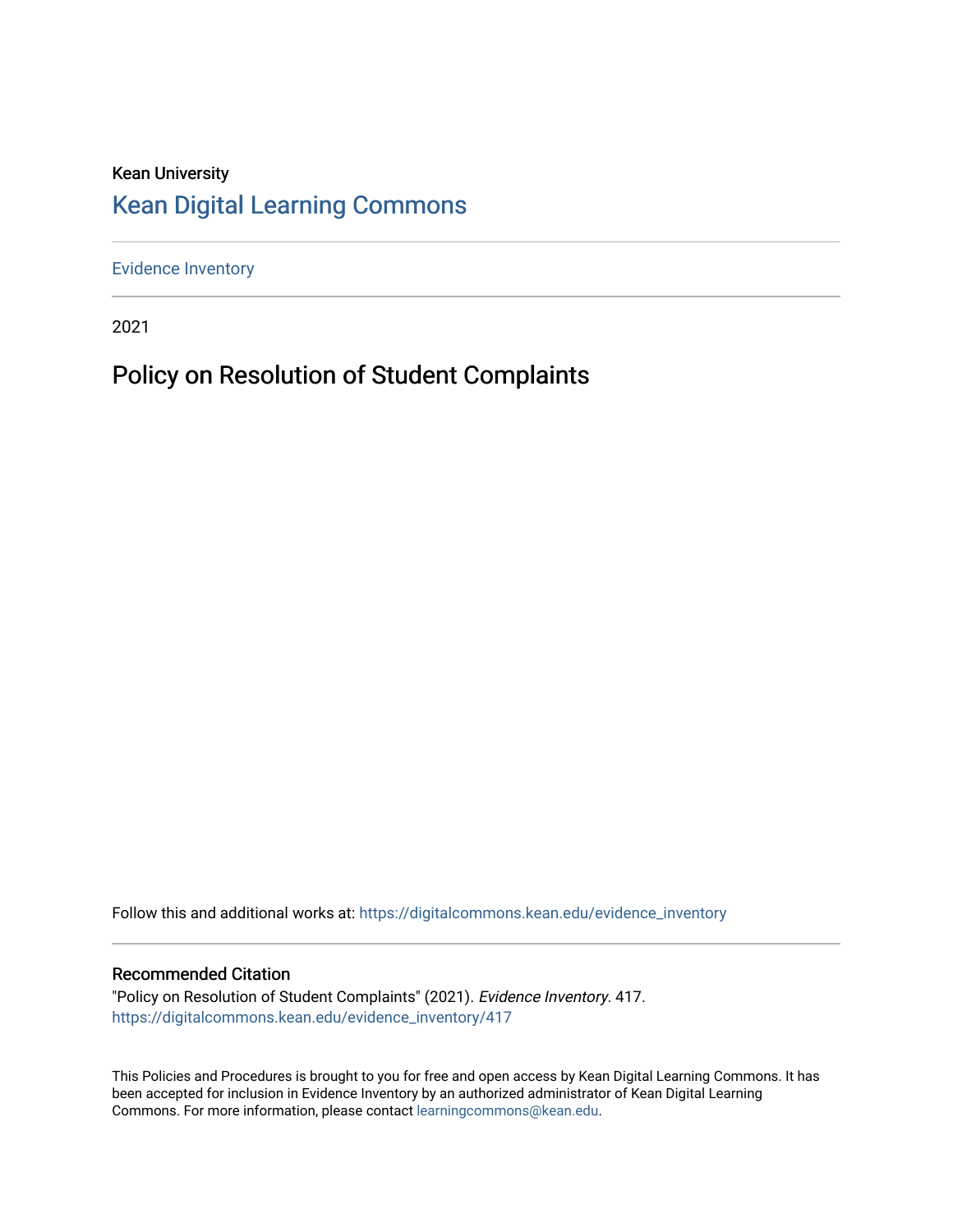## Policy on Resolution of Student Complaints

#### Abstract

Policy on Resolution of Student Complaints

#### Keywords

Policy on Resolution of Student Complaints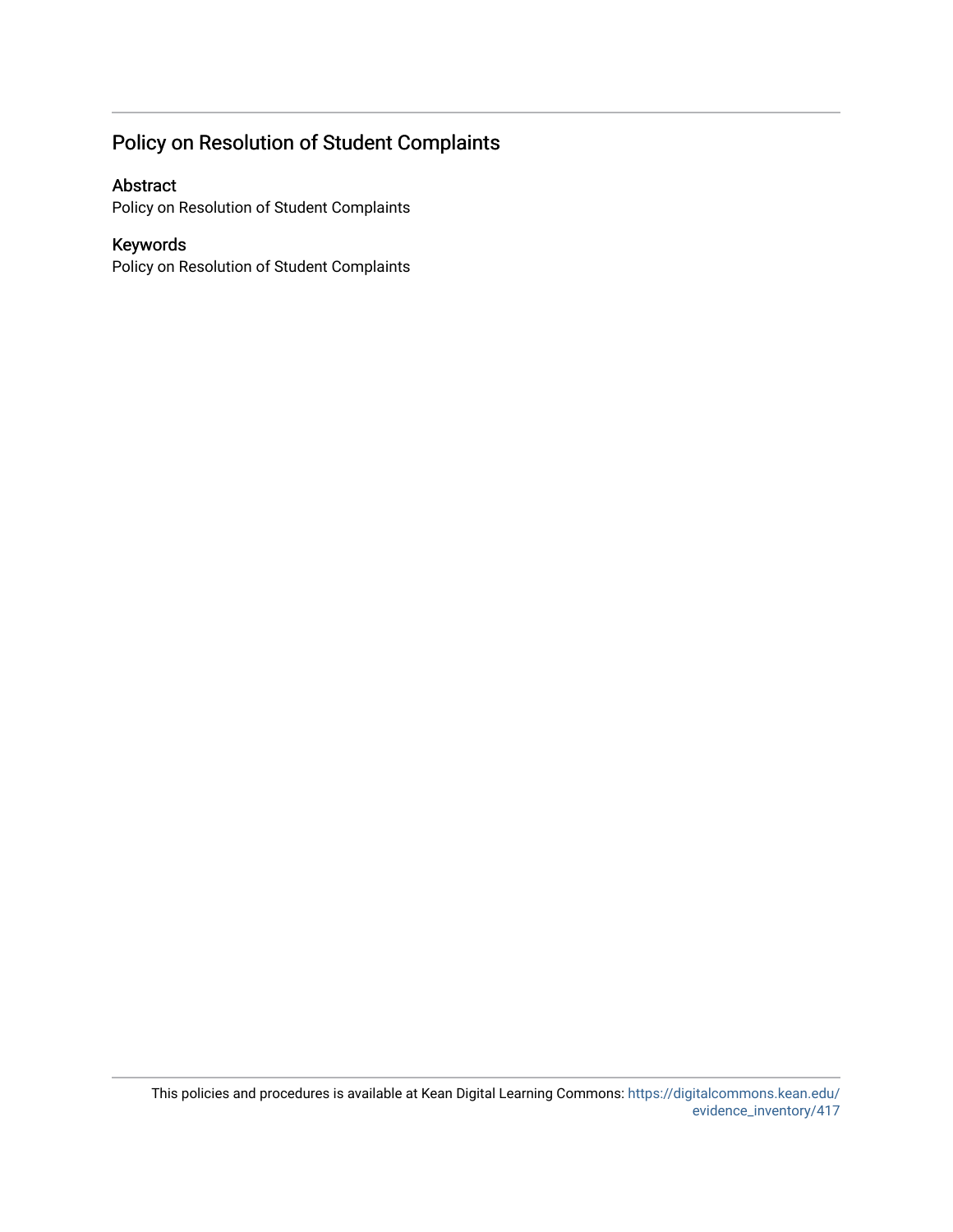

# **Kean University Policy on Resolution of Student Complaints**

### I. **Purpose**

Kean University is dedicated to academic excellence while providing students with a positive and supportive learning environment. The purpose of this Policy and associated procedures is to provide students with a clearly defined path for submitting and resolving their complaints concerning courses and/or programs offered or managed by Kean University.

#### **II. Accountability**

The Office of the Provost and Vice President for Academic Affairs will serve as the initial point of contact for all student complaints. All complaint decisions are issued by the appropriate division or office.

### **III. Policy and Scope**

Kean University is a participant in the State Authorization Reciprocity Agreement ("SARA"), a voluntary agreement among member states and U.S. territories that establishes national standards for postsecondary distance-education courses and programs. As provided in the [SARA Policy and](http://www.nc-sara.org/files/docs/NC-SARA_Manual_Final_2016.pdf) [Operations Manual,](http://www.nc-sara.org/files/docs/NC-SARA_Manual_Final_2016.pdf) students must first submit any complaints concerning Kean University via already established internal procedures. Certain complaints may then be appealed to the New Jersey Office of the Secretary of Higher Education ("NJOSHE").

The Policy applies to all students who are enrolled at Kean University at the time the complaint is filed, or who were previously enrolled and have not attended the institution full-time or part-time for the previous two semesters (one academic year).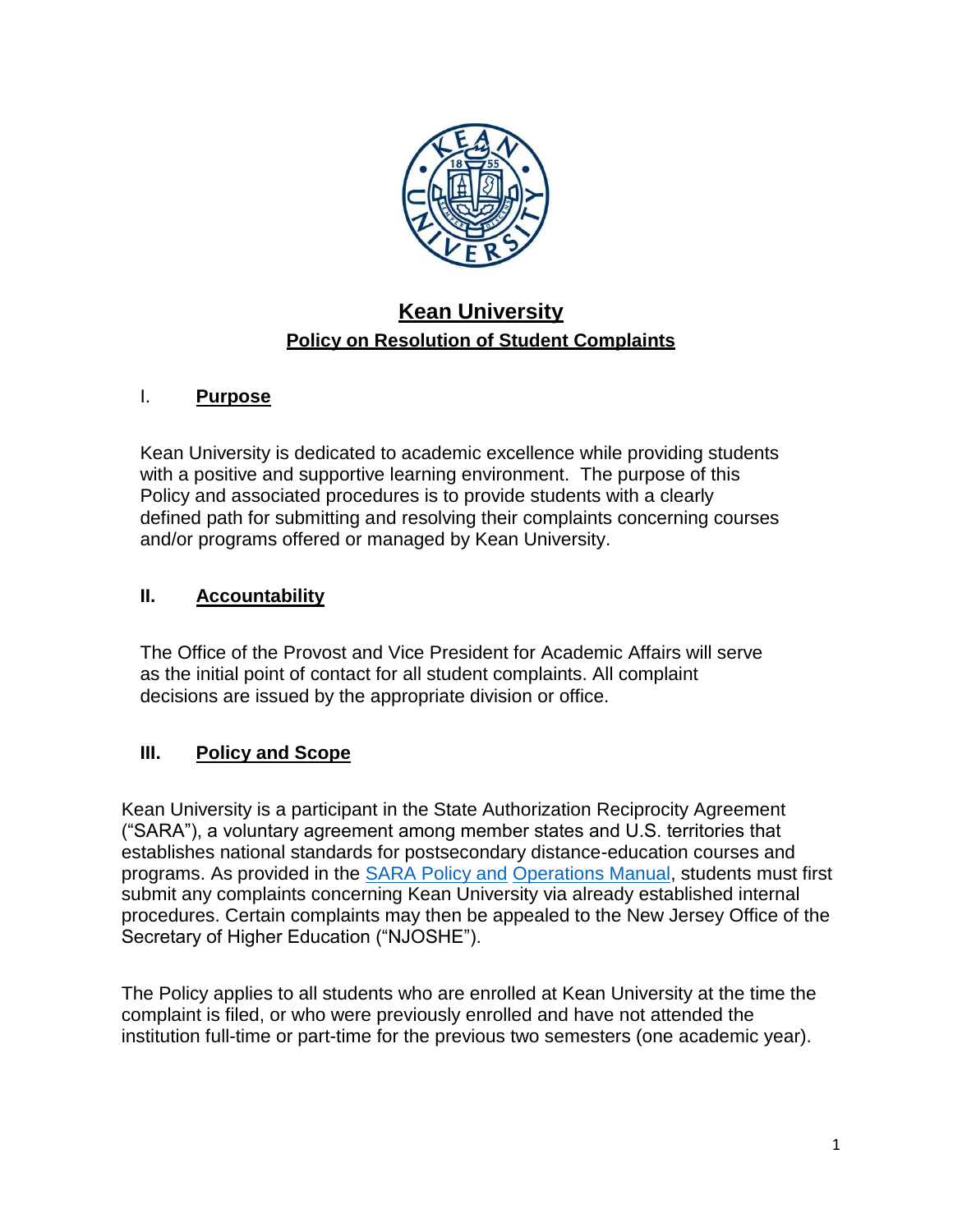### **IV. Procedure**

Kean University strives to resolve all student complaints in a fair and expedient manner. Only complaints that are not already covered by an existing policy or procedure will be accepted under the rules of this policy. Concerns should be expressed as soon as possible after the event occurs as some of the procedures have specific deadlines for filing grievances and complaints.

### *Complaint Process***:**

- 1. Complaints must be submitted **in writing** to the Office of the Provost and Vice President for Academic Affairs. The complaint must describe the facts and evidence supporting the complaint and indicate what redress the grievant seeks.
- 2. Upon review, the Office of the Provost and Vice President for Academic Affairs will forward the complaint to the appropriate Division or Office that will be responsible for investigating the complaint and rendering a decision.
- 3. The student will be notified, in writing, of a decision within thirty days (30) of the compliant submission. This period may be extended for good cause and with notice given to the affected parties.
- 4. If the student is not satisfied with the decision of the appropriate Division or Office, the student may appeal the decision to the appropriate Vice President. The appeal must be made within fifteen days (15) of the date the grievant received the written decision.
- 5. The appropriate Vice President will review the written decision, conduct further investigation if needed, and issue a written decision to the grievant within thirty days (30) of appeal receipt. This period may be extended for good cause and with notice given to the affected parties.
- 6. If a student has submitted a complaint and is not satisfied with the outcome of Kean University internal procedures with respect to such complaint, he/she may submit an appeal to the NJOSHE pursuant to the procedures outlined in Section 4.5 of the **SARA [Policy and Operations](http://www.nc-sara.org/files/docs/NC-SARA_Manual_Final_2016.pdf) Manual.**<sup>1</sup>

# **V. Complaint Tracking and Annual Complaint Reporting**

All formal complaints submitted by a student under the complaint process guidelines will be tracked by the Office of the Provost and Vice President for Academic Affairs. An annual report will be issued by the conclusion of the academic year. The annual report will include a summary of the total number of complaints received, the type of complaint, summary of each complaint and action taken by the University to resolve the issue, the total number of appeals and percentage of decisions which were either upheld or overturned, and an analysis of any complaint

l

<sup>1</sup> [http://www.nc-sara.org/files/docs/NC-SARA\\_Manual\\_Final\\_2016.pdf,](http://www.nc-sara.org/files/docs/NC-SARA_Manual_Final_2016.pdf) p. 24-25